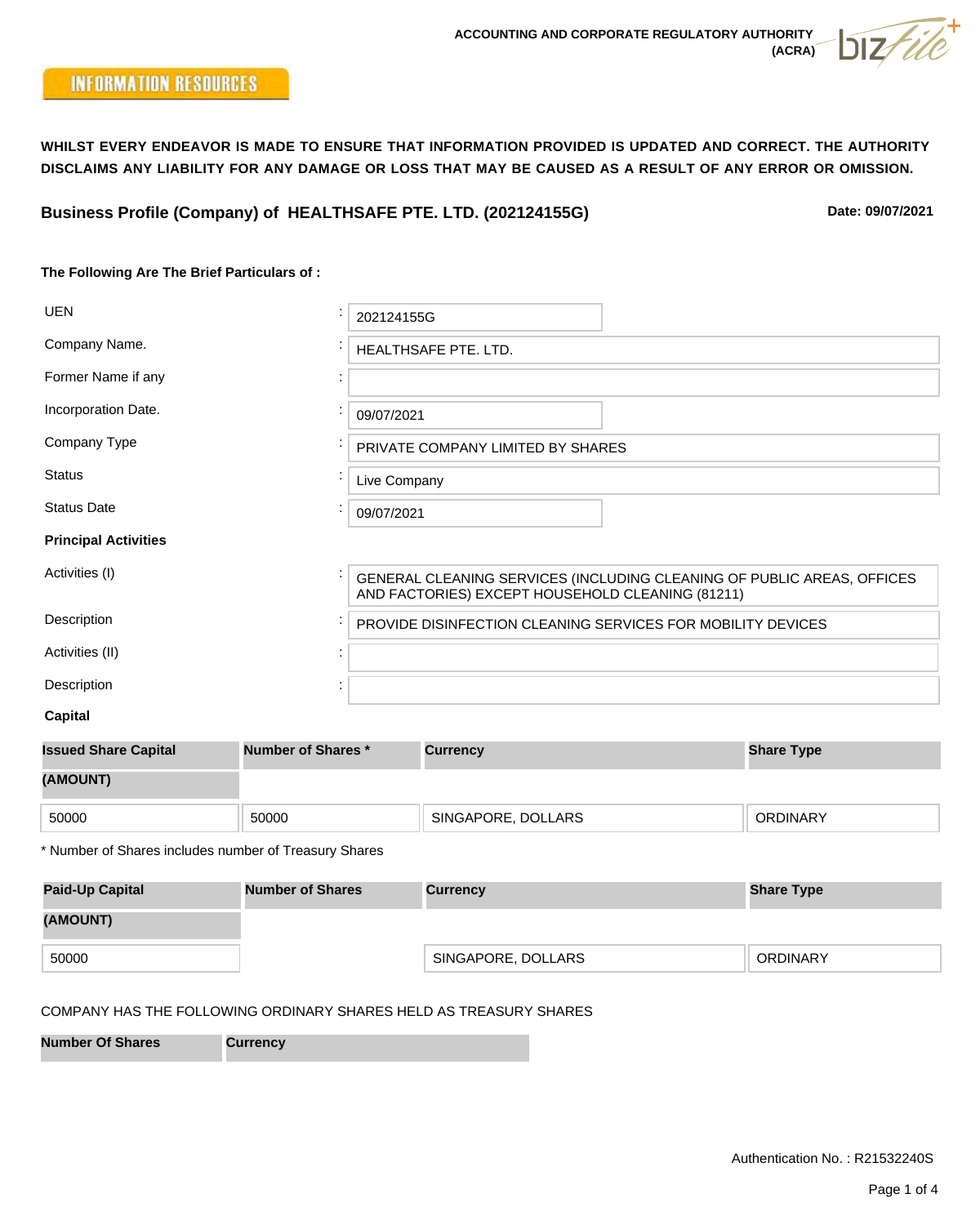# **Business Profile (Company) of HEALTHSAFE PTE. LTD. (202124155G)**

**Date: 09/07/2021**

| <b>Registered Office Address</b><br>#06-33                                    |                        |            | PENINSULA PLAZA<br><b>SINGAPORE (179098)</b> | 111 NORTH BRIDGE ROAD          |                       |                             |            |                            |
|-------------------------------------------------------------------------------|------------------------|------------|----------------------------------------------|--------------------------------|-----------------------|-----------------------------|------------|----------------------------|
| Date of Address                                                               |                        | 09/07/2021 |                                              |                                |                       |                             |            |                            |
| Date of Last AGM                                                              |                        |            |                                              |                                |                       |                             |            |                            |
| Date of Last AR                                                               |                        |            |                                              |                                |                       |                             |            |                            |
| FYE As At Date of Last AR                                                     |                        |            |                                              |                                |                       |                             |            |                            |
| <b>Audit Firms</b>                                                            |                        |            |                                              |                                |                       |                             |            |                            |
| <b>NAME</b>                                                                   |                        |            |                                              |                                |                       |                             |            |                            |
| <b>Charges</b>                                                                |                        |            |                                              |                                |                       |                             |            |                            |
| <b>Charge No.</b>                                                             | <b>Date Registered</b> |            | <b>Currency</b>                              |                                | <b>Amount Secured</b> |                             | Chargee(s) |                            |
| <b>Officers/Authorised Representative(s)</b>                                  |                        |            |                                              |                                |                       |                             |            |                            |
| <b>Name</b>                                                                   |                        | ID         |                                              | <b>Nationality/Citizenship</b> |                       | Source of<br><b>Address</b> |            | <b>Date of Appointment</b> |
| <b>Address</b>                                                                |                        |            |                                              | <b>Position Held</b>           |                       |                             |            |                            |
| WONG KWAI WAH                                                                 |                        | S0241728F  |                                              | SINGAPORE CITIZEN              |                       | <b>ACRA</b>                 |            | 09/07/2021                 |
| 95 FARRER DRIVE<br>#01-06<br><b>SOMMERVILLE PARK</b><br>SINGAPORE (259291)    |                        |            |                                              | Director                       |                       |                             |            |                            |
| <b>TAN KOK HIANG</b>                                                          |                        | S0229011A  |                                              | SINGAPORE CITIZEN              |                       | <b>ACRA</b>                 |            | 09/07/2021                 |
| 9 BOON KENG ROAD<br>#27-156<br>CITY VIEW @ BOON KENG<br>SINGAPORE (330009)    |                        |            |                                              | Director                       |                       |                             |            |                            |
| <b>YIO SWEE KHIM</b>                                                          |                        | S7706591A  |                                              | SINGAPORE CITIZEN              |                       | <b>ACRA</b>                 |            | 09/07/2021                 |
| 140 PAYA LEBAR ROAD<br>#09-24<br>AZ @ PAYA LEBAR<br><b>SINGAPORE (409015)</b> |                        |            |                                              | Secretary                      |                       |                             |            |                            |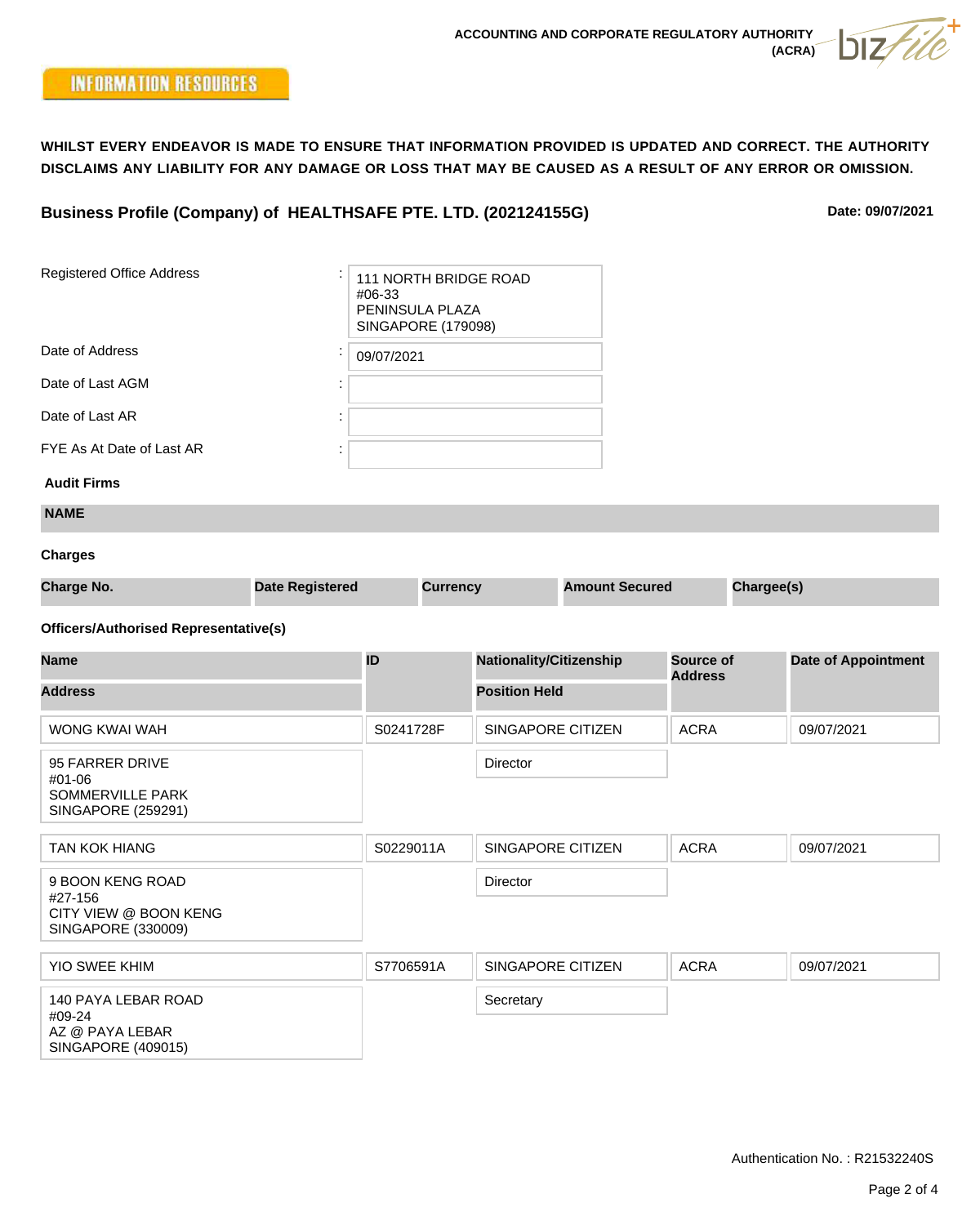**Business Profile (Company) of HEALTHSAFE PTE. LTD. (202124155G)**

**Date: 09/07/2021**

### **Shareholder(s)**

| <b>Name</b><br><b>Address</b> |                                                                          | ID                 | <b>Nationality/Citizenship</b><br>Place of incorporation/ | Source of<br><b>Address</b> | <b>Address Changed</b> |
|-------------------------------|--------------------------------------------------------------------------|--------------------|-----------------------------------------------------------|-----------------------------|------------------------|
|                               |                                                                          |                    | <b>Origin/Registration</b>                                |                             |                        |
|                               | FOUNDATION OF ROTARY CLUBS<br>(SINGAPORE) LTD                            | 199300813R         | <b>SINGAPORE</b>                                          | <b>ACRA</b>                 |                        |
|                               | 111 NORTH BRIDGE ROAD<br>#06-33<br>PENINSULA PLAZA<br>SINGAPORE (179098) |                    |                                                           |                             |                        |
| Ordinary(Number)<br>50000     |                                                                          | Currency           |                                                           |                             |                        |
|                               |                                                                          | SINGAPORE, DOLLARS |                                                           |                             |                        |

### **Abbreviation**

- UL Local Entity not registered with ACRA
- UF Foreign Entity not registered with ACRA
- AR Annual Return
- AGM Annual General Meeting
- FS Financial Statements
- FYE Financial Year End

OSCARS - One Stop Change of Address Reporting Service by Immigration & Checkpoint Authority.

#### **Note :**

- The information contained in this product is collated from lodgements filed with ACRA, and/or information collected by other government sources.

- The list of officers for this entity is available for online authentication within 30 days from the date of purchase of this Business Profile. Please scan the QR code available on the last page of this profile to access the authentication page. For more information, please visit www.acra.gov.sg.